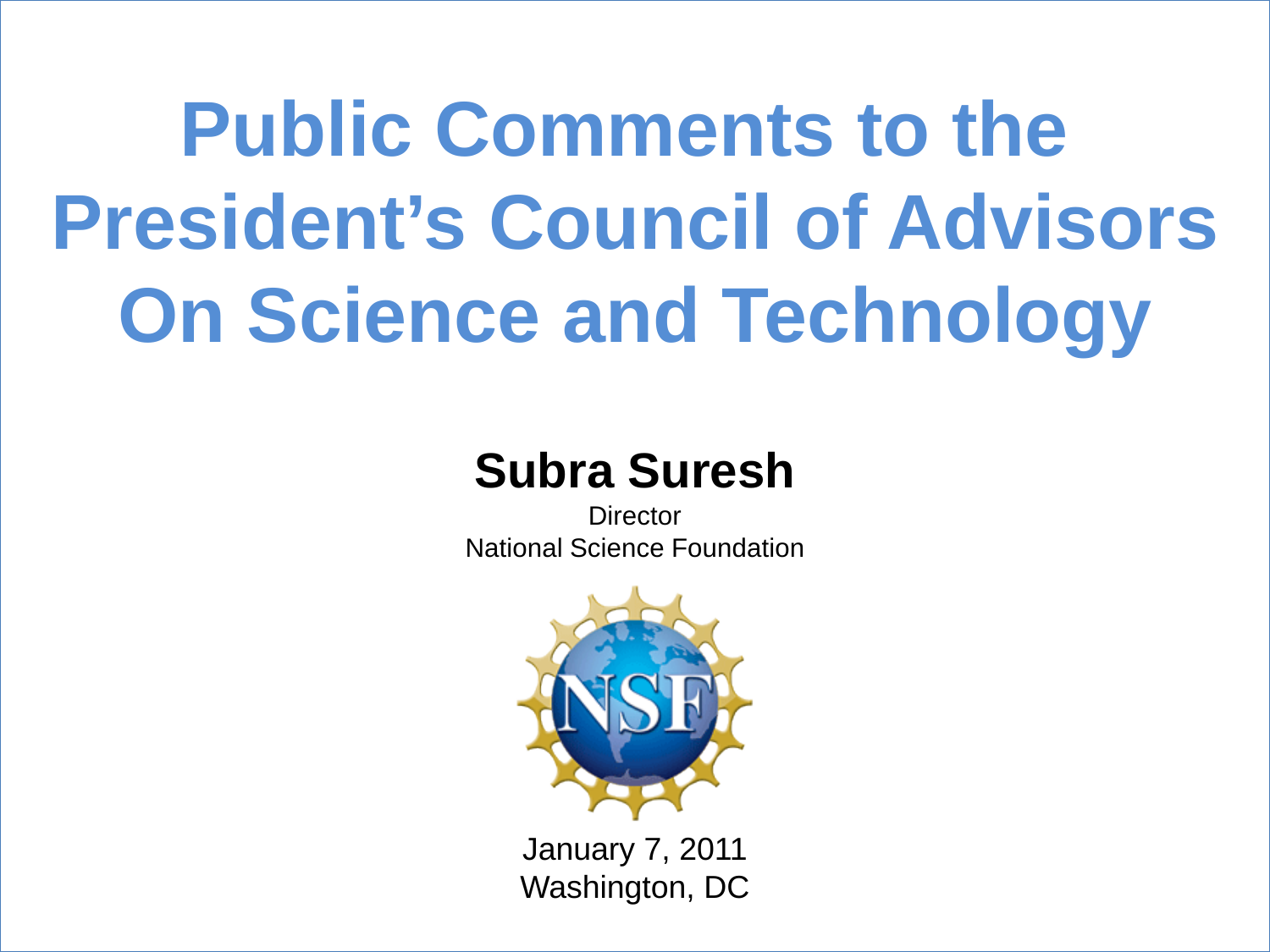## National R&D Expenditures and Share of World Total, by Region: 2007



(Billions of U.S. PPP Dollars)



**World total = \$1,107**

PPP = purchasing power parity *Science and Engineering Indicators 2010*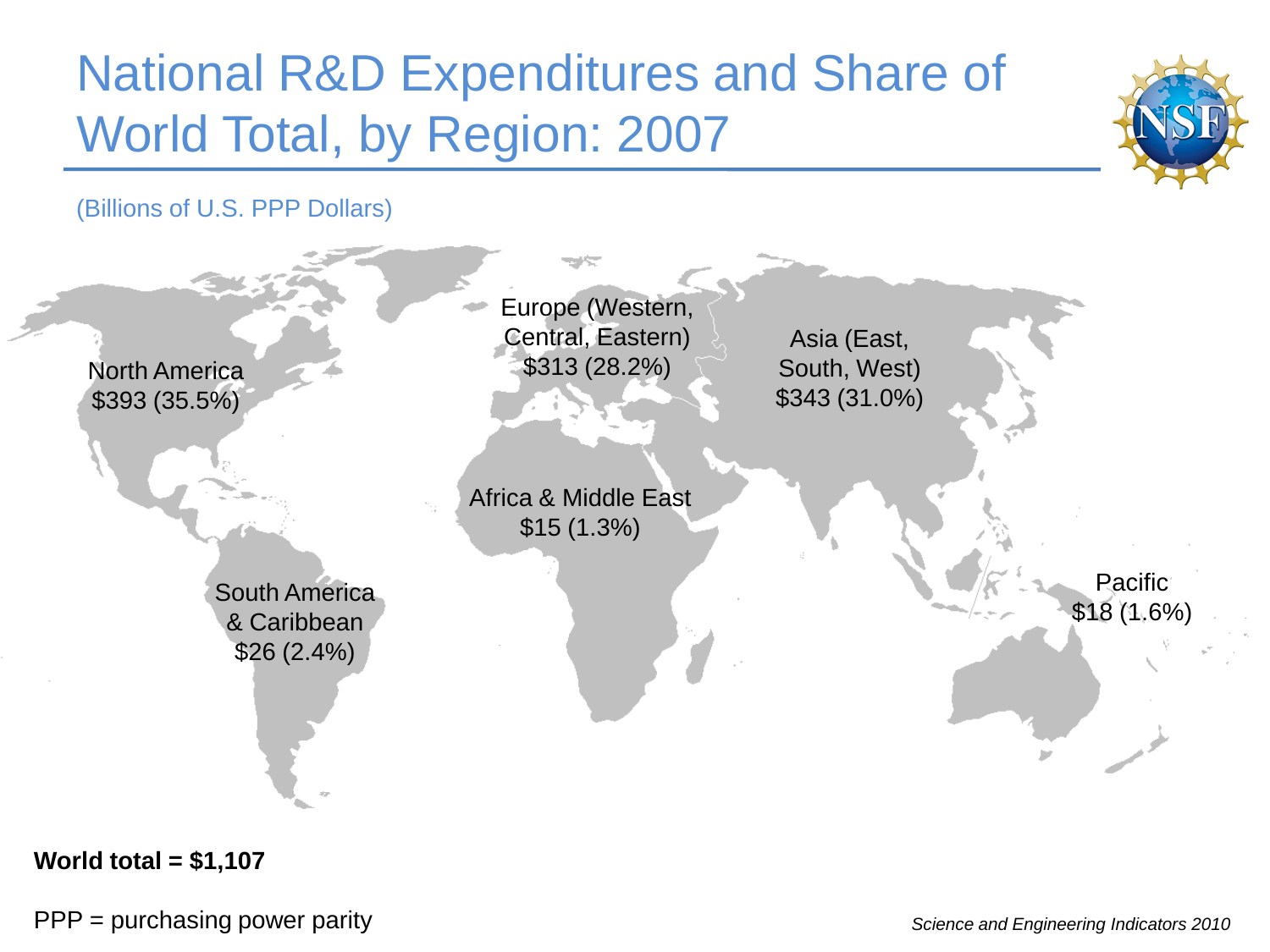#### Gross Domestic Expenditures on R&D by United States, EU-27, OECD, and Selected Other Countries: 1981-2007



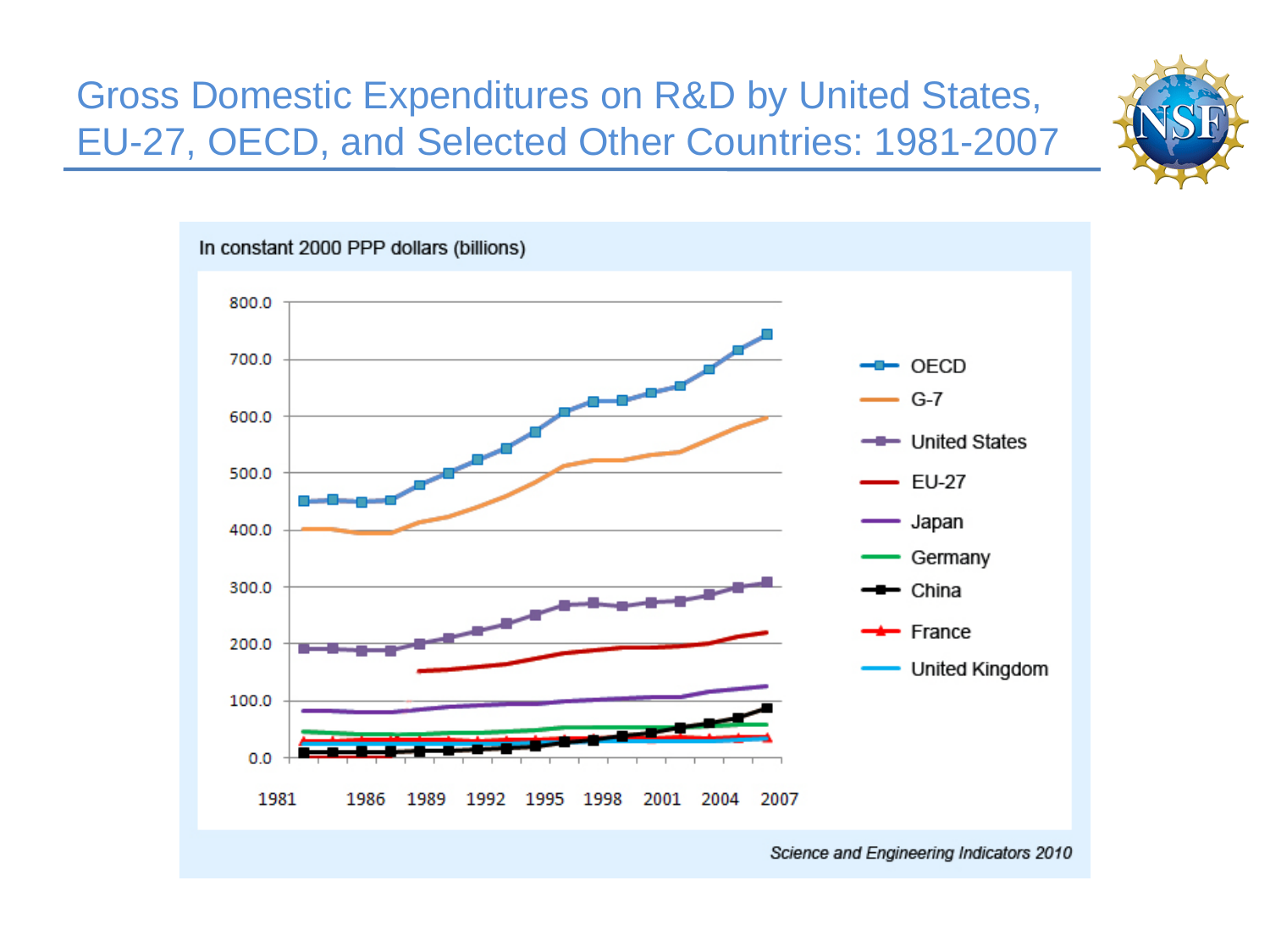#### U.S. R&D Share of Gross Domestic Product: 1953-2008



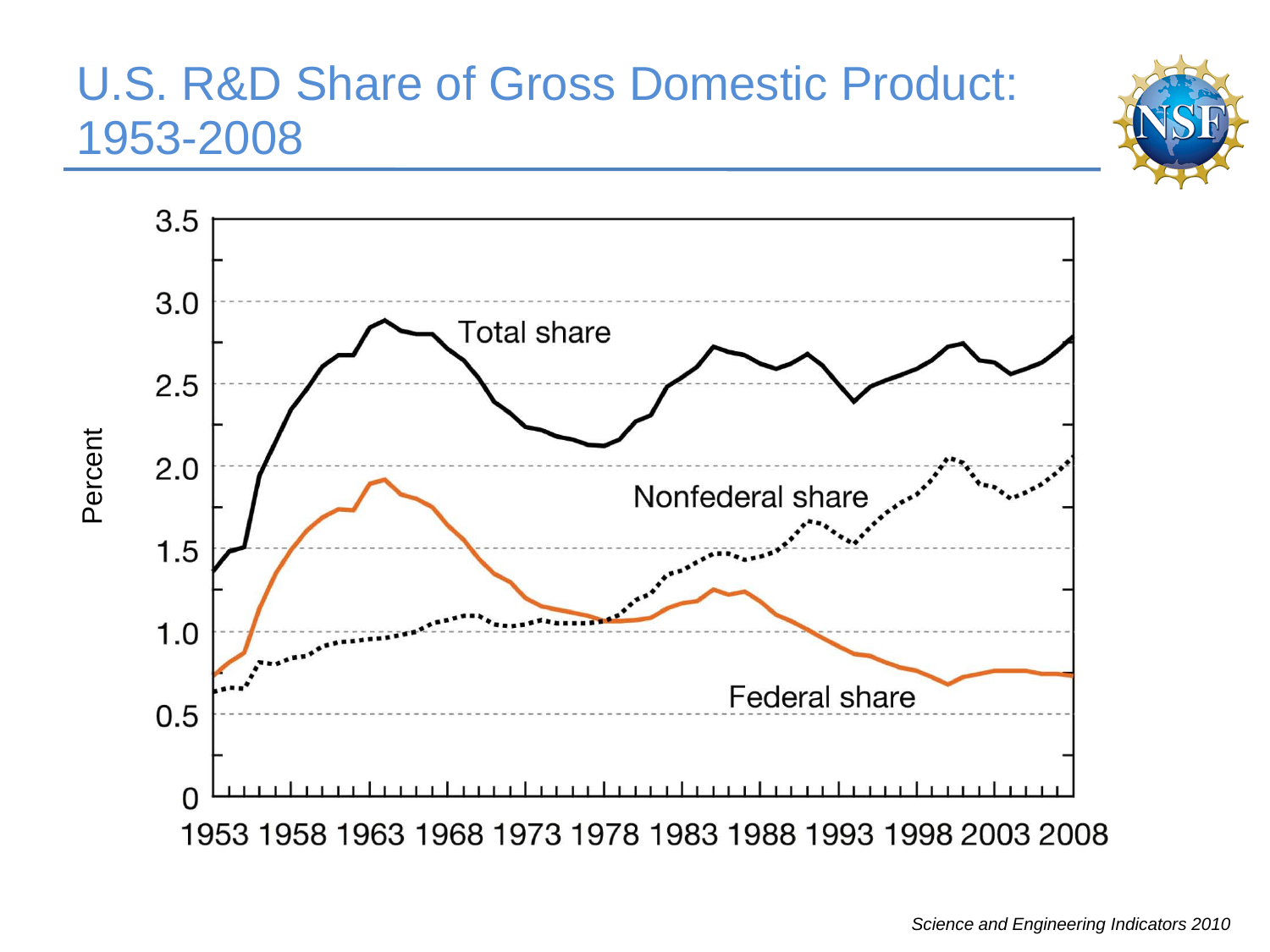#### Gross Expenditures on R&D as Share of Gross Domestic Product, for Selected Countries: 1981-2007

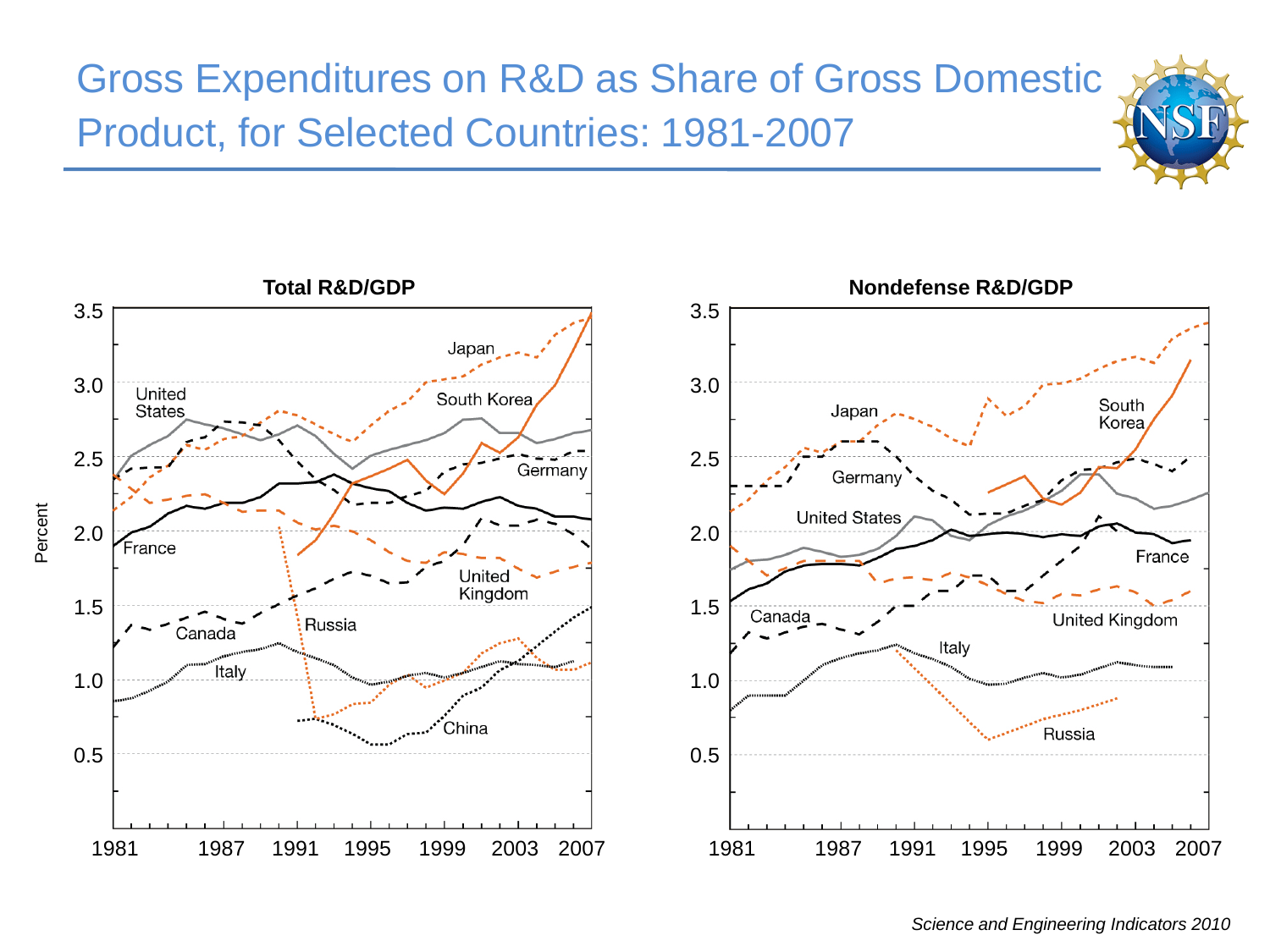## Women in STEM





degrees, 2008; employment, 2006

Percent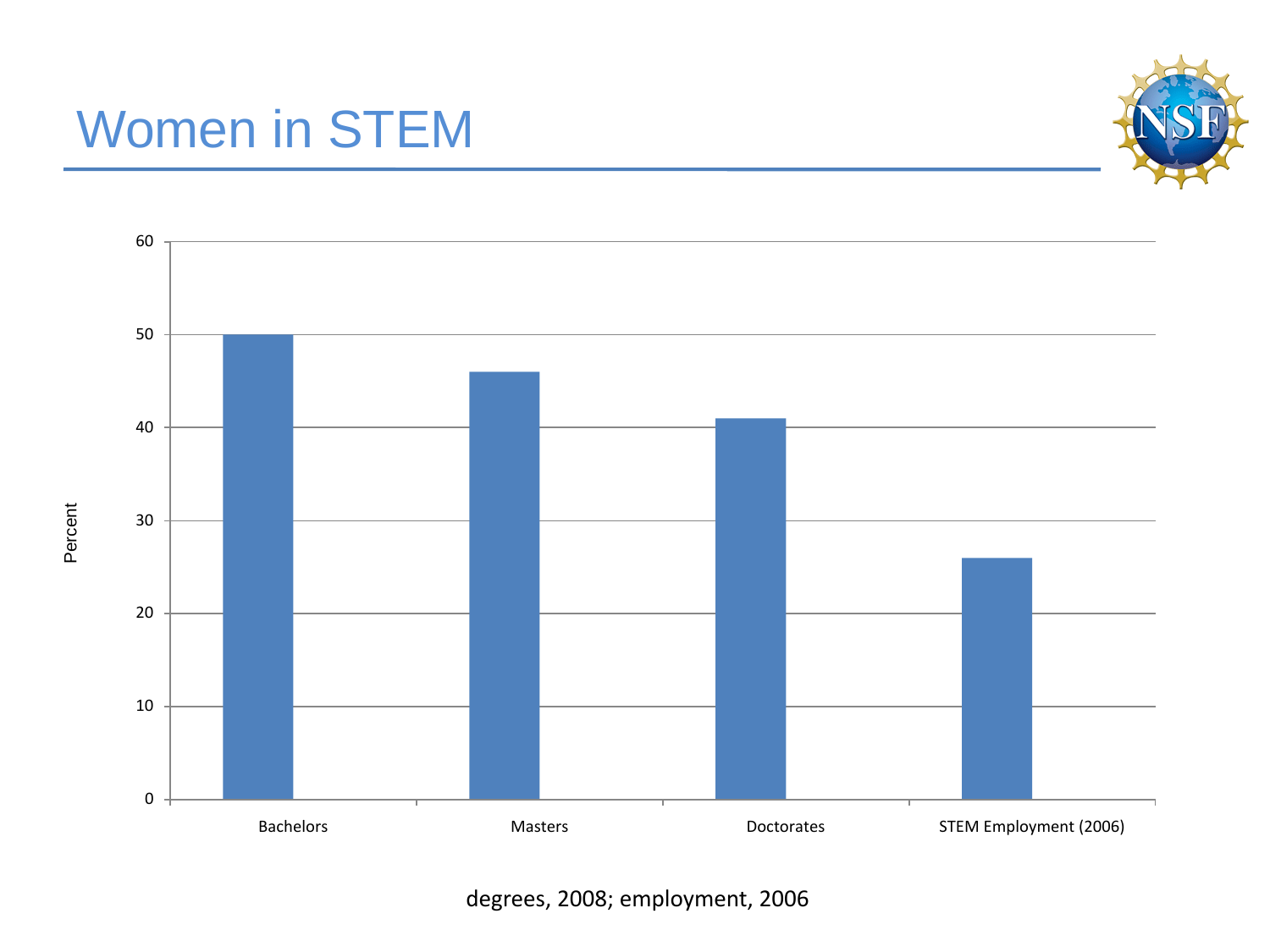#### Doctorates Awarded in Science and Engineering Fields, by Citizenship: 1989-2009





*Doctorate Recipients from U.S. Universities 2009; www.nsf.gov/statistics/nsf11306*